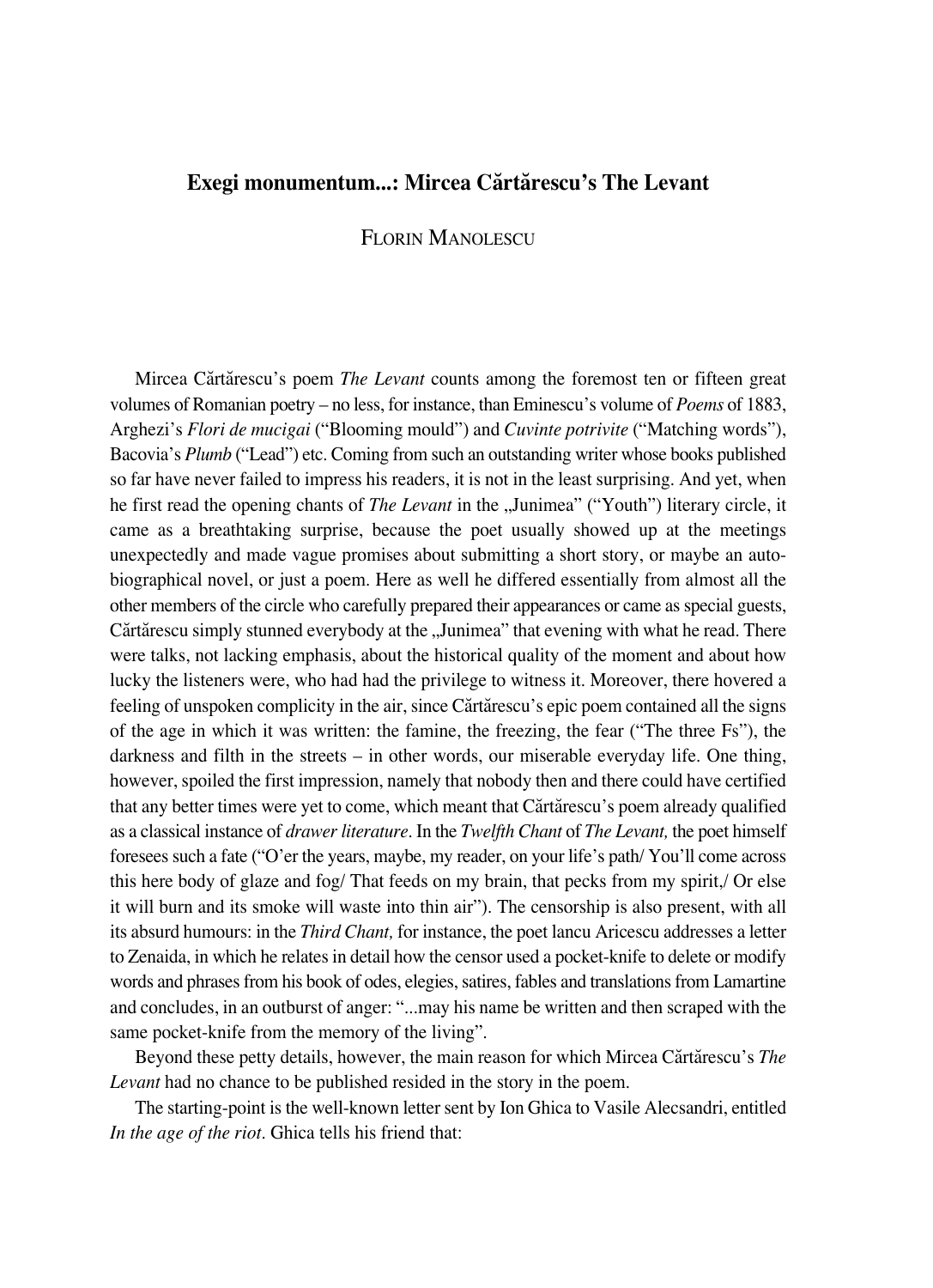"Riga, the poet, former secretary to Prince Alexandru Ipsilante, together with Scufa, a Creek tradesman from Odessa, with Professor Santo the "pharmazon" and Diceu the archimandrite had established a secret society called "Eteria" (Comradeship)

Those who wanted to become blood-brothers went to church dressed up in their Sunday clothes and there, on the threshold of the altar, sticked a needle into each other's arm until a drop of blood emerged that they licked with the tip of their tongues; they then exchanged weapons and said these words: «Your life mine and your soul mine»..."

This story, combined with that of *Conrad,* told by Bolintineanu and thereafter by Nicolae Bælcescu, or even with Byron's famous poem *Childe Harold,* seems to have offered Cærtærescu the idea of the extraordinary conspiracy the young poet Manoil and his sister Zenaida become part of, together with the awesome pirate Jaurta the One-Eyed, master of all Greek seas. The two men meet at sea and immediately recognize one another as members of the fraternity, then stab their fingers with the knife, according to the "eterist" ritual. Through another poet, Iancu Aricescu, who eventually turns out to be the Prince's man, Zenaida receives instructions from Wallachia in enciphered letters recommending her to look for the great inventor Leonidas the "Ampotrophagous" on the Island of Hosna. He would build a balloon for the rioters to reach Bucharest and kidnap the Prince at night. This apparently so simple a plan becomes more complicate with the appearance of a French spy, and the meeting itself with the Ampotrophagous, on the Island of Hosna, is no easier since the tatter's wife, Zoe, is furiously republican; finally, the inventor's den, a mixture of *popular book* and *science°fiction,* seems borrowed from another world, populated as it is by house-size shellfish, by crabs with snakes' mouths, where the boulders are translucent and carved in the form of furies or satyrs with huge testicles; the group of rioters walk across the rainbow that arches over the island splashing their bodies and clothes in its colours, down to a miscellany of mechanical mumbo-jumbo that performs the wildest of jobs:

"A machine that uttered buzzes, neat and small like a canary Flew a few feet in the air and tried catching all the flies.

........................................................................... Yet another, short and robust, there polished with a brush The rough rock from underneath, until one could see through it, Through the whole thick Earth down there, antipodean continents With the cities upside down, where they go by, all those fools, With their feet propped up and their heads turned, hanging low, So they may in all their freedom look under the beauties' skirts.

A whole bunch of pipes there spring from a tall wide melting pot That keeps boiling a black foam, star-spangled cerebrum, And the smoke rolls up the chimneys, it builds spheres on the sky That swarm peacefully up high, like flickering ephemeras, For they are all and each a planet, holding peoples, lands and kings, Floras, animals all kinds, laws that no one can spell out,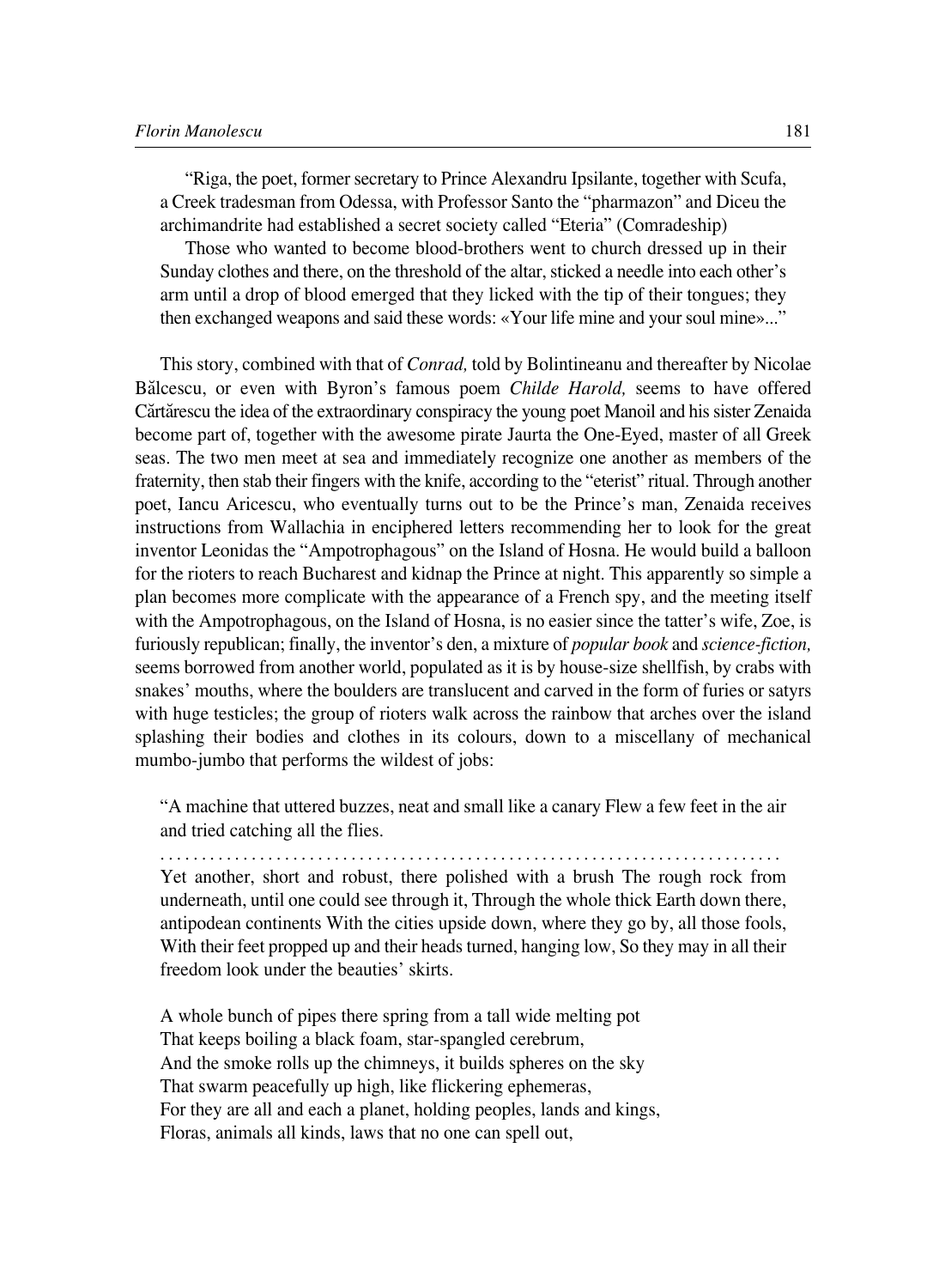Histories soaked in blood, inventions, geniuses, Masters, slaves, diseases, crystals seeing through millenia, All. .ill nourish hope that they will live forever. In thr me! fvftything pops off like a dried out skin ball..."

*(Fifth Chant)*

The Ampotrophagous is eventually attracted to the greatness of the cause ("Arts and sciences are nothing but a simple lot of trifles./ Much more useful is a pair of good trousers/ Than the vanities all written by Diderot or d'Alembert:/ It is not of perpetuum mobiles we should dream, but of such places/ Where all can be equal, all work hard and sound of mind./ Yes, I want committed science, I want art that take a stand!"), so the conspirators work everything out and settle a meeting in Giurgiu in two weeks.

In the nacelle of the montgolfier flying towards the meeting-place, Zoe and Manoil discuss what is to be done once "that vampire-Prince" has been kidnapped and killed, who would lead the Romanians and how:

"... In the meantime Zoe argued

On politics high and mighty with Manoil who looked over The whole wide Archipelago. "Let us say we have kidnapped him, That vampire Prince we want. What comes next?" "He dies, Thus the people long tormented finding their revenge at last" "Well, and then?' Zoe asked still meditating. "Then the golden age will follow that we have been waiting long, The Romanians will get rid of all vicious tyrannies, We will all love one another, our country to ourselves, Our nation live forever, foreigners – let them all die..."

*(Sixth Chant)*

Here is, then, a war of the "socio-political patterns", just like in Ion Budai-Deleanu's *fiiganiada* ("The Gypsiad", another easily identifiable source of inspiration for *The Levant):* Zoe would rather have an enlightened Prince, Manoil – a democracy. Let aside the originality of this surprisingly actual dispute, the scene anticipates one of the key-problems in the poem, that will be resumed at the end of Manoil's journey: what role does the artist play in the world, where does he stand as far as power is concerned. The true actuality of this question springs out of its eternity For the moment, Leonidas' monkey Hercules suddenly bites the balloon canvas and the conspirators fall upon the island H. in the Greek sea, where a mountain splits in two and swallows them in. There follows something like an initiation of the poet Manoil alone in the arcana of time and of "the Romanian scriptures" (a parallel to Eminescu's poem *Epigonii,* 'The Epigons"). Holding Princess Hyacint's crystal globe in the palms of his hands, Manoil steps into the "Mechanism of Poetry", where seven fascinating statues are about to answer the poet's question: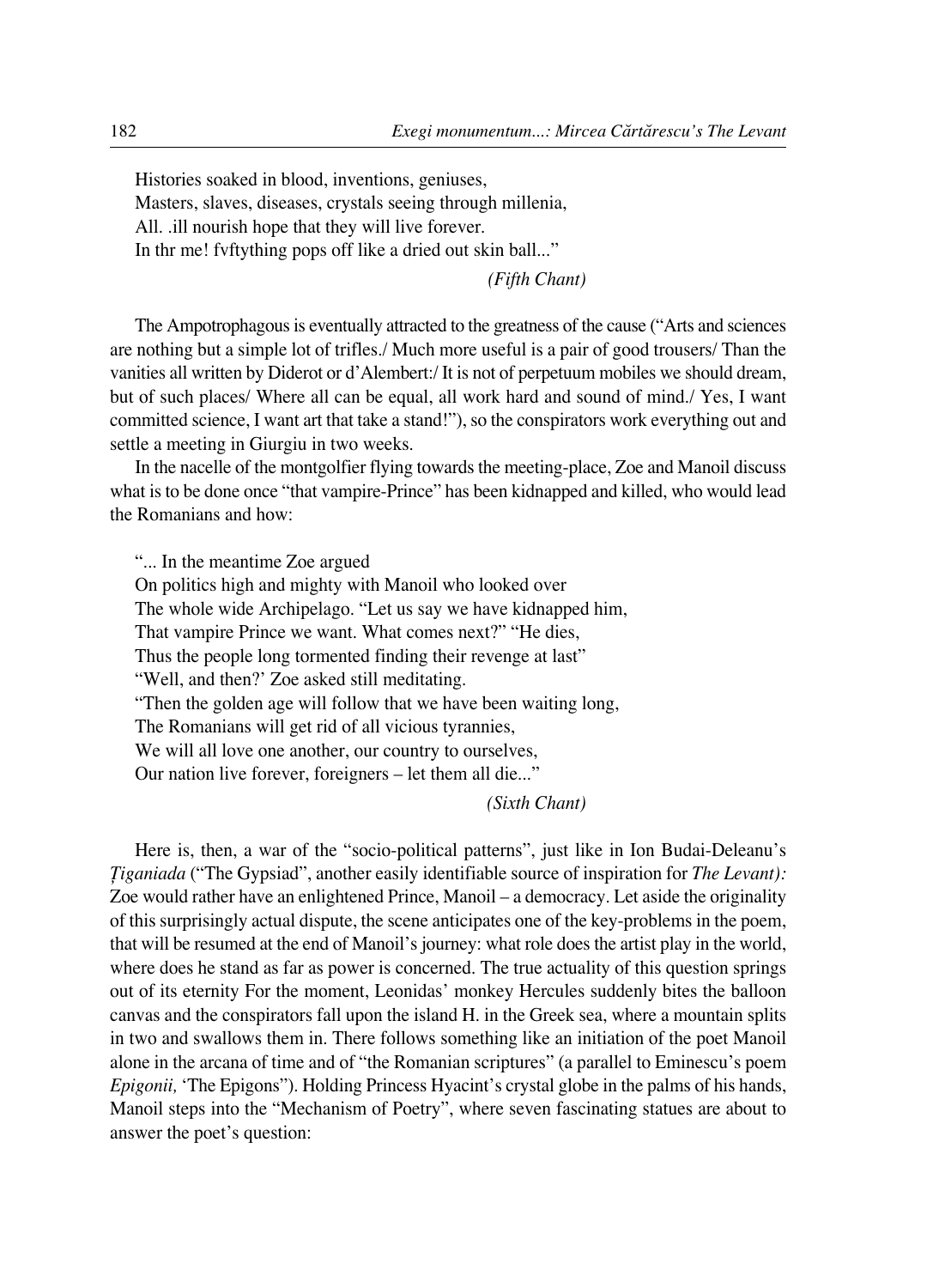You enormous stately dome o'er which these statues cry Tell me what is poetry, whereto it's heading now, Be my prophetess and show me all those spirits deeply wise That will take into the future sweet melancholy of dreaming... *(Seventh Chant)*

Although unnamed, the seven coryphaei of poetry are easily identifiable from the verses they recite: in a first, diamond, hall stands Eminescu ("Of the seven coryphaei he comes first, he is the youngest,/ Noblest lover of the Muses and of *Venus* the fair god dess"), followed by Arghezi, Barbu, Bacovia and Blaga, "masters of the poem in a century so changing", and, in the last hall, by Nichita Stænescu, a statue made of "lucent pearl", himself followed by the statue of "pure glass" of "the last significant poet of the century-to-come" who recites the first fourteen lines of *The Levant.* So, in the "Mechanism of Poetry" Manoil witnesses a fascinating history of the whole Romanian lyrical creation that Mircea Cărtăescu "interprets" and rewrites in a state of seducing grace, in the unifying mode of the stylistic synchronism that characterizes his writing. Such performance could be interpreted as a game as well. But there is no question here of any parody or pastiche: the poet is completely involved in an unprecedented challenge to literature and to his own destiny.

In the *Ninth Chant,* the conspirators manage to repair the torn balloon and resume their journey through "turkished Bulgaria", all the way to Giurgiu, where the poet Manoil actually comes out of the author's typewriter and after a short fight drags the author himself, as a character, into his own poem, among his own other characters ("They all live, they breathe, none among them seems aware/ They are born onto a page, in the deepest dungeon locked/ And 1 wonder what huge body is now staying at my table/ Typing there in the kitchen where I used to type myself").

The *Tenth Chant* complicates the adventures even more: the group of heroes, now including the author himself, drop by an old hag's, a witch who lures them into a "backward church" from which a giant hermaphrodite rises to the sky holding between his fingers a mystical rose. His grandiose apparition coming after the delightful Walt Disney-style cartoon from Leonidas the inventor's island or the initiatory dream from the "Mechanism of Poetry", with caves, talking statues and magi, more appropriate to German romanticism, adds a genuine page of psychoanalysis of the abyss to the otherwise rich enough imagination of Cærtærescu's poem.

When they finally reach Bucharest in their balloon in the *Eleventh Chant,* the rioters are surprised to discover that the riot can no longer take place, because the Prince has been informed of the whole plan by the traitor lancu Aricescu who has been bought with the permission to have his censored booklet printed. As in Francis Godwin's novel *A Man in the Moon,* the Prince too has had a boat made for himself, drawn by seventy swans in the sky, and flies out of the city to fight the conspiracy.

Still, with help from the Ampotrophagous, the rioters manage to escape this new trial and engage in another thrilling journey through the underground catacombs of the city, that take them, after numberless obstacles, all the way to the princely palace looking rather like an outlaw's den ("There are rooms with wine pots in their earthen shell/ With black wine so spiced your mouth is set on fire,/ While in other cells deep hidden lie and rot, for all forgotten,/ Blindmen, lepers, all those fools who have ever fought the tyrant") But, to everybody's surprise,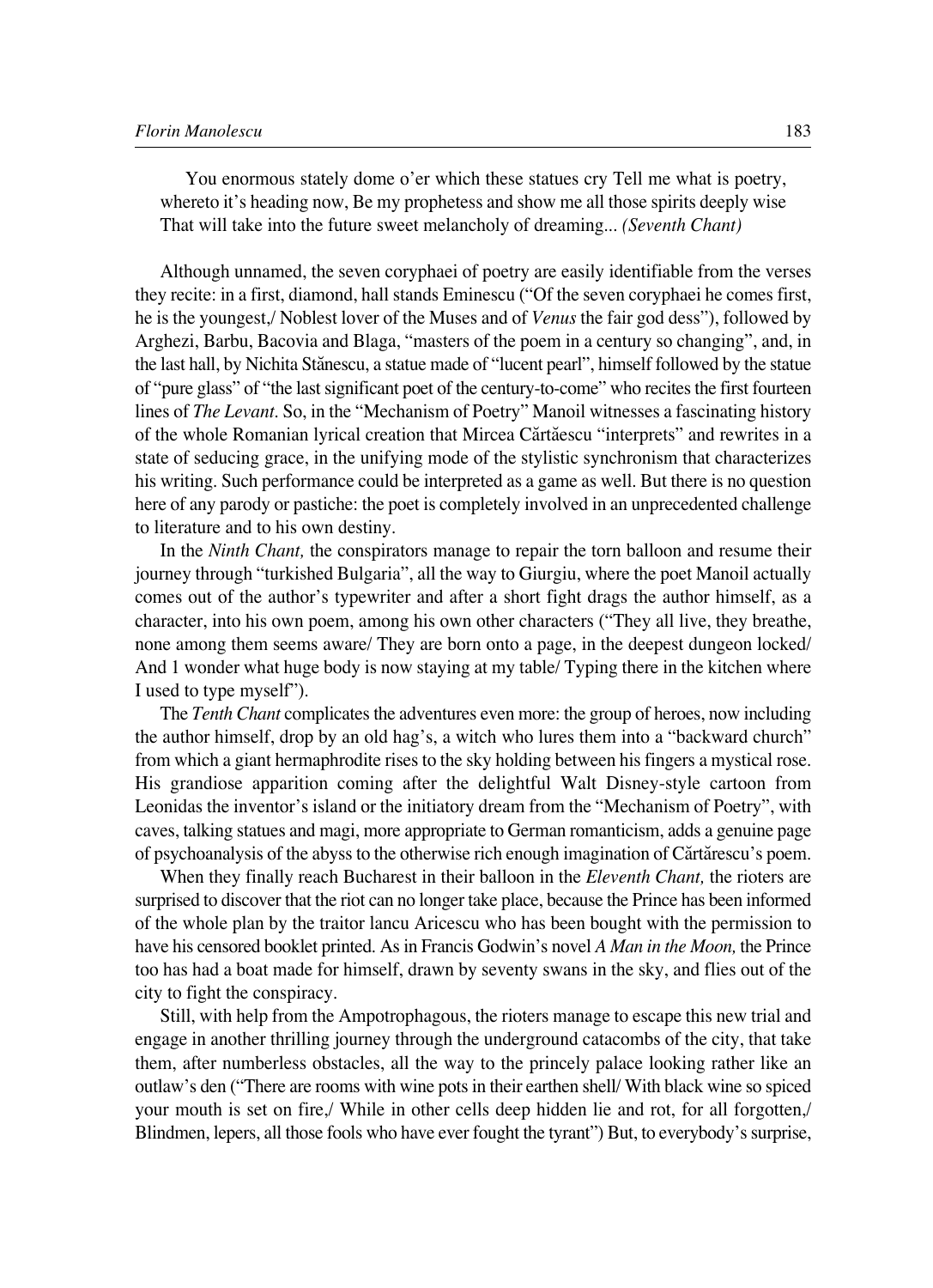the wise poet Manoil refuses to take over the country's affairs, as if we were in nowadays Europe and the poets, philosophers and playwrights argued over power with the "professional revolutionaries":

"No, my friends, for me everything is but illusion,

I would only like to feel eternity's most bitter scent, One line only if I wrote, like a tiny drop of dew That contains in it the world now so old and yet so new, If one line were to survive me, I would then think of myself A\ more blessed than an angel, holier than the Lord God"

At the end of a prolonged experience with nothing gratuitous in it in spite of the gratuitous experience called poetry, Manoil meditates like Plato about the wise Socrates. For him, true life is now the one within himself, not the outside life, the act of creation or concentration that is the true sense of the journey he has just made. He has set out on an exile and conspirator's journey, like Conrad, Bolintineanu's hero, and has reached its end like Homer's Ulysses or, rather, like Saint John Perse's explorer in the *Anabase,* another great poem to which Cărtărescu's *The Levant* seems endebted.

The pirate Jaurta is the one who rises to the throne of Wallachia, a Prince as mean and changing as his predecessors; the author looks out the window of the princely palace and sees the University, the Underground entrances and a walkie-talkie militiaman, so he grabs his chance, sneaks away, gets on Tramway 21 and rushes home.

In the *Twelfth Chant* he has resumed his work at the typewriter when someone rings the bell: before the door stand all his fellow-conspirators from the poem, including the noble poet Manoil. The author's wife, Cristina, offers them an instant coffee she has kept for special occasions and then listens amazed to the great story of stories they have gone through. Eventually, Manoil reaches out towards the bookcase in the room to pick a book, *The Levant:*

"From the overladden shelves of the bookcase high and wide Manoil casually takes down a book like no other seen: Its pages shining like sheets of pure crystal, On its cover golden letters fabulously carved in shape Spell the title: *THE LEVANT.* Towards the end he opens it And the following he reads with a soft and worn out voice: «From the overladden shelves of the bookcase high and wide Manoil casually takes down a book like no other seen: Its pages shining like sheets of pure crystal, On its cover golden letters fabulously carved in shape Spell the title: *THE LEVANT.*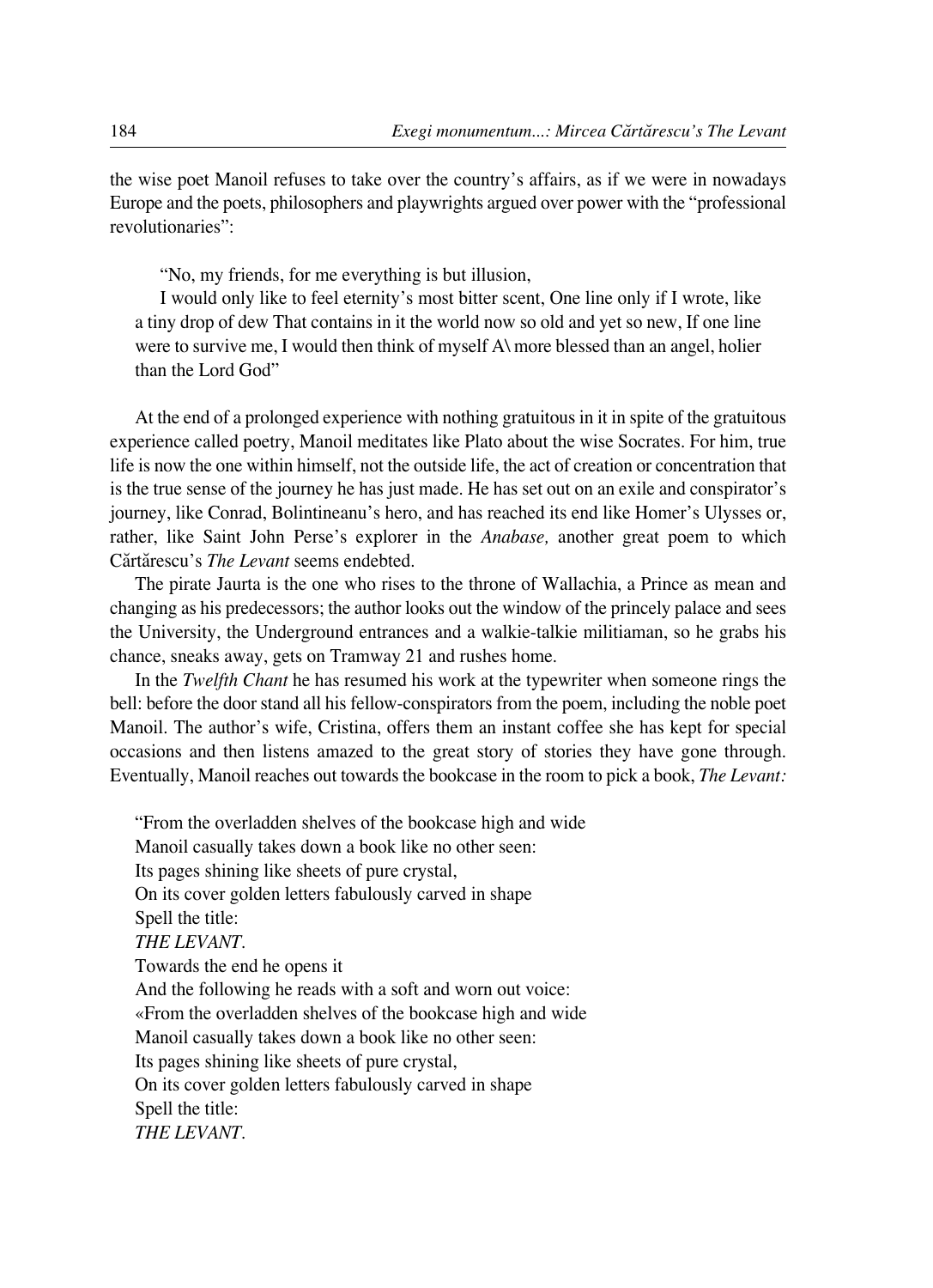Towards the end he opens it And the following he reads with a soft and worn out voice:» ..."

and so on. Here we are caught in an endless story we may never come out of again.

There is no equivalent in all Romanian poetry to what Cărtărescu has achieved in *The Levant,* all the more so if we agree that the achievement itself would not have been possible outside this type of poetry. Like Borges' character Pierre Menard who rewrites Cervantes' *Don Quixote* word for word and yet manages to obtain a completely different story, Mircea Cărtărescu "rewrites" the Romanian poetry in a gesture of total intertextuality, for the eye through which he looks at poetry is the body itself of poetry. The first sign of Cărtărescu's *postmodernity,* so much debated upon, that he has really managed to render plausible in our literature, is his extraordinary capacity to bring together words, styles and literary forms, as in a sort of magical *aleph,* synchronizing them apparently without effort. His sense of history, indispensable to those who wish to go on writing poetry after twenty-five years of age, as T.S. Eliot puts it, affects the past and modifies it into something of an awesome vortex that eventually takes the reader out of time. Poets like Bolintineanu and Anton Pann or the famous lines of Alecu Russo's poem *Cântarea României* ("A Hymn to Romania") appear next to Eminescu, while the Văcarescu brothers' or Conachi's sweetness, or even the outstanding poetic experiment of the post-forty-eighter poets appear side by side with the pictural onirism from the lines of Leonid Dimov who might as well have written a similar poem – Mircea Cărtărescu claims at the beginning of the *Twelfth Chant.* Therefore, toward the end of *The Levant,* he is only too right to look down on the surly philologists-critics:

"Philologos, you seek to put your finger on the lace, To show this knot or that, how badly it is knit, That tens and tens of errors have crept into the threadwork, That look, here «vitious» it is written and there «vicious». You cannot understand my poem is all artifice? Do not rise above the pattern for only there Can you be an Apollo of declinations and morphemes..."

The author of *The Levant* is so familiar with Romanian poetry that he can show it a special kind of love, that of covering it altogether at the same time and turning it into a single major poem. Seen as such, Mircea Cærtærescu's epic is closer to the *parallel universes,* the *uchronies,* or the modern *SF heroic fantasies* in which the worlds intermingle as in a dream, ignoring any anachronism, making it possible for Heisenberg to exchange information with the inventor Leonidas the Ampotrophagous or with Daguerre. A difference yet to be noticed: *The Levant* is a *heroic fantasy* of the paperworlds apparently emerged from the imagination of a huge typewriter. At the beginning of the *Sixth Chant,* the typewriter actually appears, like a true god of literature, crushing the characters with its giant keys and levelling them into the paper or growing, alongside with them, as high as the sky above: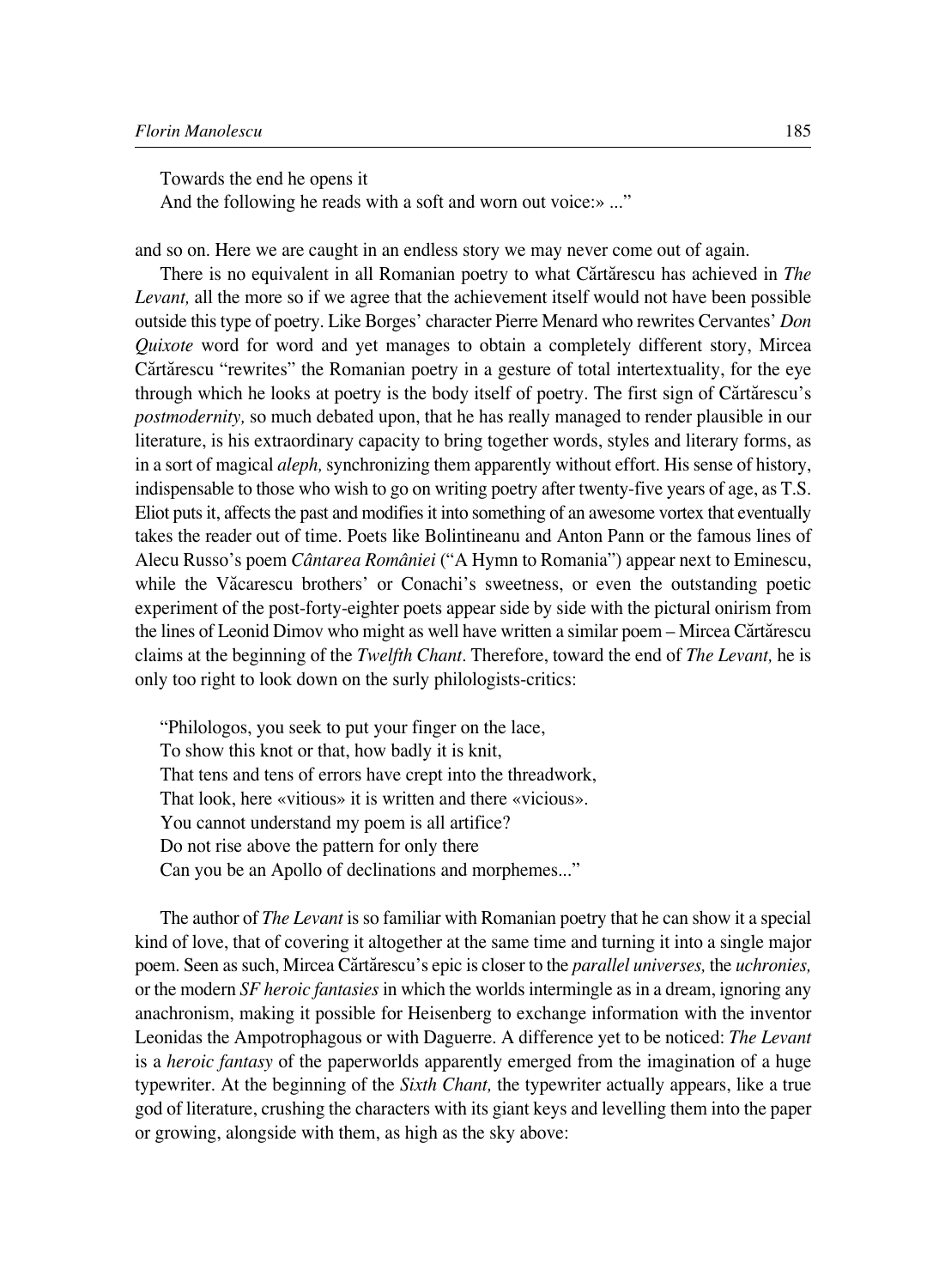In the middle I saw a huge fantastic «Remington» Its black shining side mirroring all grayish world. It typed alone: its round lettered keys descended, Their faces white enameled, crackling noisily And writing something on the sky-high rising sheet. I went closer and jumped up on a glossy circle But fell deep down into the awesome typewriter I wandered among springlets, levers, nuts and bolts, I climbed onto the whole steel skeleton until I got up in the clouds, where the sheet escapes the roll. Any letter written on the paper is as tall as I am And I tried to read, my eyes as weak as a cochineal's, Unable to grasp the immensity. Then desperately I saw The giant statues come down from their stands And fill the endless square. «Mamma, mamma», then I cried And leaped onto the white paper on the roll But a letter smashed me down like crucified. You devious reader, this dream is all pretext, of course...

Everything in *The Levant* is paper come alive, everybody lives between the covers of a book, they travel, love and fight according to the will of their God the author. When the balloon built by the Ampotrophagous crosses the sea, the word HELLESPONT is written over the face of the waters, like in those geographical atlases from our school days in which we used to forget ourselves, and later, when it reaches its destination, strange figures appear all over Bucharest, that are nothing else than the page numbering of the manuscript The author himself falls asleep resting his forehead on the text he is about to write, only to find the story "tattooed" on his face when he wakes up, like Ray Bradbury's "illustrated man". All in all, it is "a paper world", but a magical one, a world with "text-appeal" that Mircea Cărtărescu brings to life by finding a common background for Eminescu's philosophical despair, the post-forty-eighter poets' hunger for words, Jules Verne's inventivity and the *Beatles'* state of mind in *The Yellow Submarine*. The result is not only a "floating history", as Cărtărescu puts it, but a multiple-faced diamond, a shining fractal trying to say *everything* in the poet's demiurgical dream.

Equally postmodernist is Cærtærescu's inclination towards *biographism,* closely linked to his careful citation of every step of the *textuation:* we know where *The Levant* was written, how long it took to write it, what satisfaction it gave its author and what difficulties. That which for other textualists is simple anecdote or coquetry, or is narratively justified, becomes a state of mind with Mircea Cărtărescu, an obsession, a double challenge (literary and existential), very close to the complex suffering in the metatextof Eminescu's poems:

...Poor paper beings, you. May you think, my friend Manoil, At the disk of sea below, at the waves' so loud a roar Reaching us up here high. May you think of freedom then,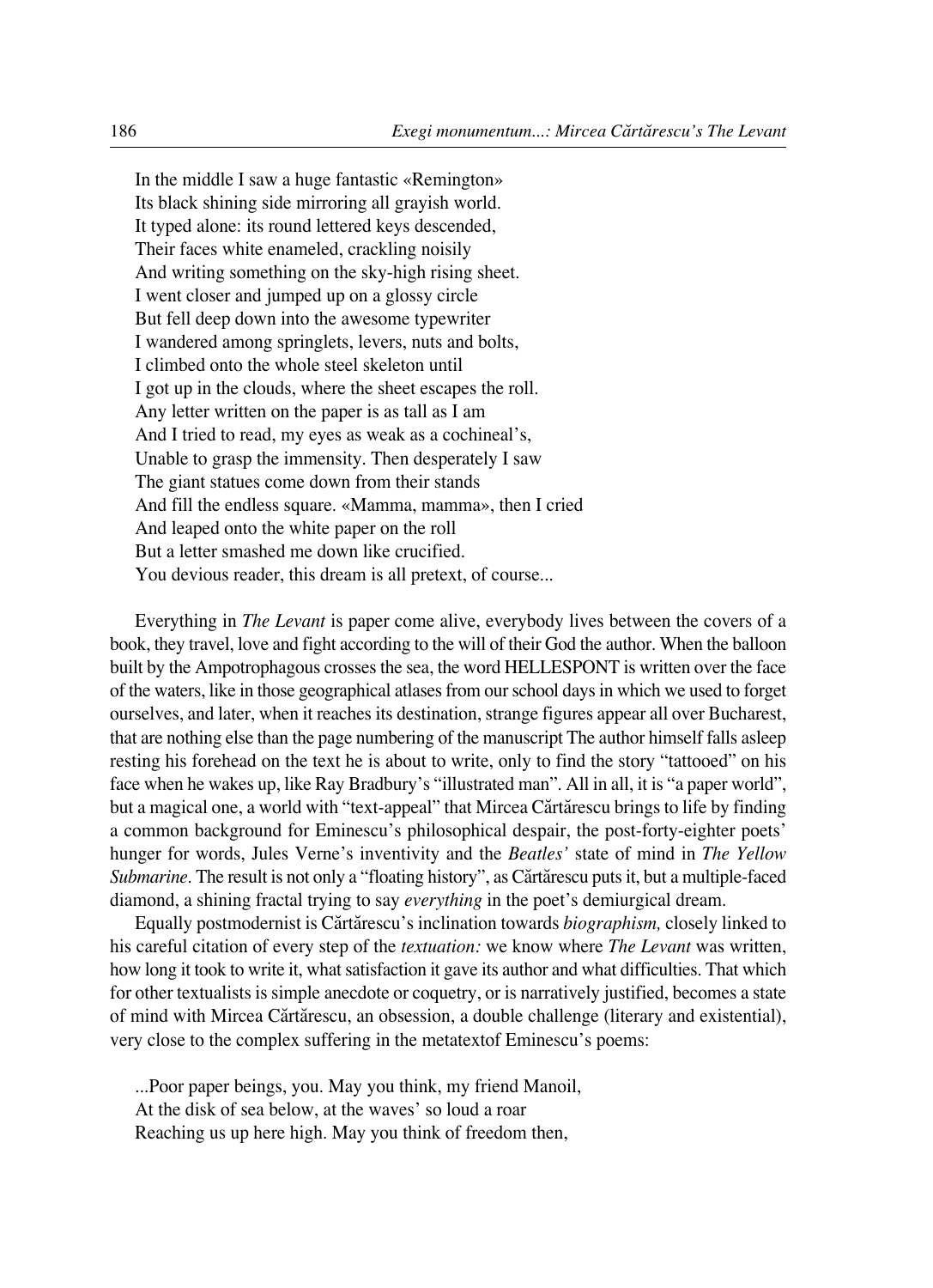You at least of all I put in this booklet of cartoons I've been working for a year to engrave onto this canvas. I could make you lose your mind, make you fly I could as well Yet myself how can I help, with this foggy life of mine That takes me no other place than from home to work and back, In an age of broken wings, in a room of cut-off heat?

*(Fifth Chant)*

In the poem, while the group of rioters fight the mercenaries and the Prince, the author fights his own *texistence (sic!)*. If the former battle mixes together dramatism and a sort of picturesque balkanic way of being, the latter is essentially tragic. Therefore, I do not think that there is another author, in our post-war poetry, to possess literature and be possessed by it to a greater extent than Mircea Cărtărescu.

It is also true that several times he names his poem "a halavah epic", encouraging the impression that he might simply resort to the well-known topos of feigned modesty. It is not only that, and neither seems the reference to the *balkanic* deposit in our literature or the *comic* to have been his primary concern in this case, although *The Levant* is, from all points of view, a great humorous achievement and a synthesis of our literary balkanism. "Michelangelo had marbles, I have cakes of halavah...", Cărtărescu states at the beginning of the *Third Chant*. What presently comes to mind is to remember the great tradition of the *Ecclesiastes* wjiere everything is vanity, smoke and dust. Yet with his idea of a "paper work" or "halavah" monumentality, Cărtărescu crosses the line into the realm of the most dying theories about *dream, fiction, reality or art.* All these have universe status, all are real and palpable in their inconsistency, because irrespective of where we look at them from, they exist one inside the other, like those Russian wooden dolls, with the only difference that this fantastic intermingling of worlds never ends. Everything going on in *The Levant* reduces to nought any claim of truth coming from one single world, since imagination, dream or art are as consistent as marble or bronze. It should be noticed that every battle in *The Levant's* fiction takes place during sleep (that is to say, in a second fiction), they are being dreamed of by the heroes who take part in them, or else that the intricate happenings are being worked out by means of some fictional trick. For instance, seen through the lens of the pirate jaurta, the English ships chasing the group of rioters suddenly go topsyturvy and sink, a disaster at sea that only seems to be an optical illusion: the English nevertheless disappear and Manoil's "comrados" escape from being hunted down. Similarly, the airborne fight between Manoil's "montgolfier" and the swan-drawn boat *exists,* although the author warns us that it is he who has made it up from pieces, at his working table, in a skillful exercice of editing:

You who read *The Levant* there lying on your couch Did you see the other night that film *E* to *nave va?* At the end they show the studio where the story all was filmed, That enormous metal structure upon which the great ships move While you think it is for real, that their sway is genuine.